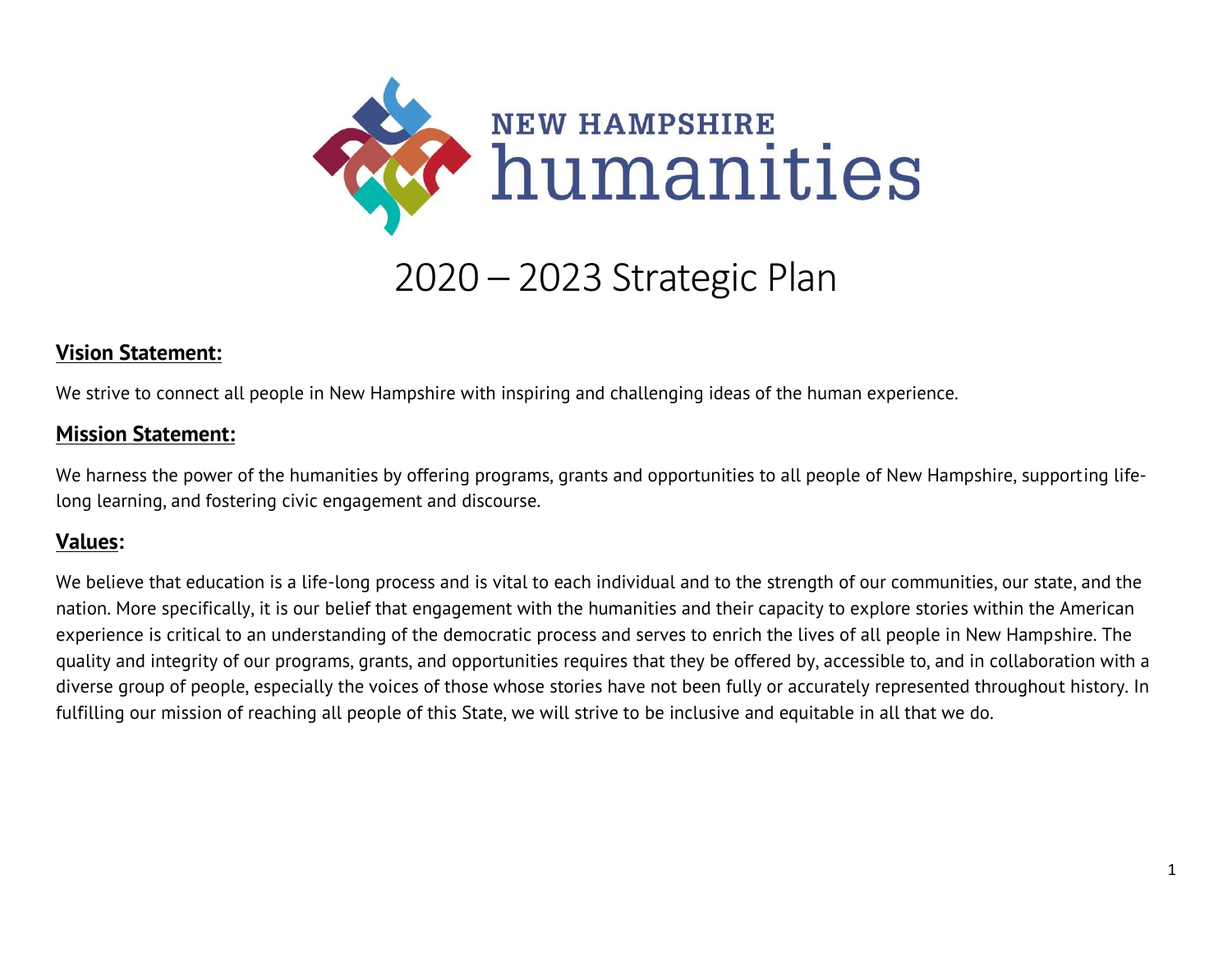# **Goal I - Programs**: **Engage an increasingly diverse constituency in high quality humanities experiences that enrich personal and public life and foster civic engagement and discourse.**

The humanities inspire, provoke, explain, and connect. Our vision for the next three years is to increase the appreciation for, and participation in, our programs among all residents of this State. The humanities will be recognized as part of the State's social fabric and as relevant to contemporary life. This goal will be realized by our work in select focal areas, including Civic Engagement, Education, Environmental Humanities, and Special Projects. These focal areas will be subject to change and will be reviewed annually by staff to ensure mission alignment and relevance.

Through our work, more residents will see the humanities as relevant to their lives and more diverse audiences will participate in our programming. New relationships will be formed, and existing ones strengthened, in an expanding cultural ecosystem including New Hampshire Humanities, partner organizations, humanities scholars, and statewide audiences.

In pursuit of this goal, over the next three years the program team will do the following:

Objective A: Offer high-quality experiences by equipping scholars, facilitators, grantees, and partners with the resources, knowledge, and support they need.

Objective B: Set targets for inclusion of racial, ethnic, gender, age, and other forms of underrepresented diversity in our presenters, topics, partner organizations, vendors, audiences, and in our communications.

Objective C: Ensure that our programs and opportunities are equitable and accessible to the most diverse population possible.

Objective D: Develop, offer and implement innovative programming and integrated methods of delivery, and additional methods for evaluating the effectiveness of these programs.

Objective E: Secure partnerships to achieve these purposes.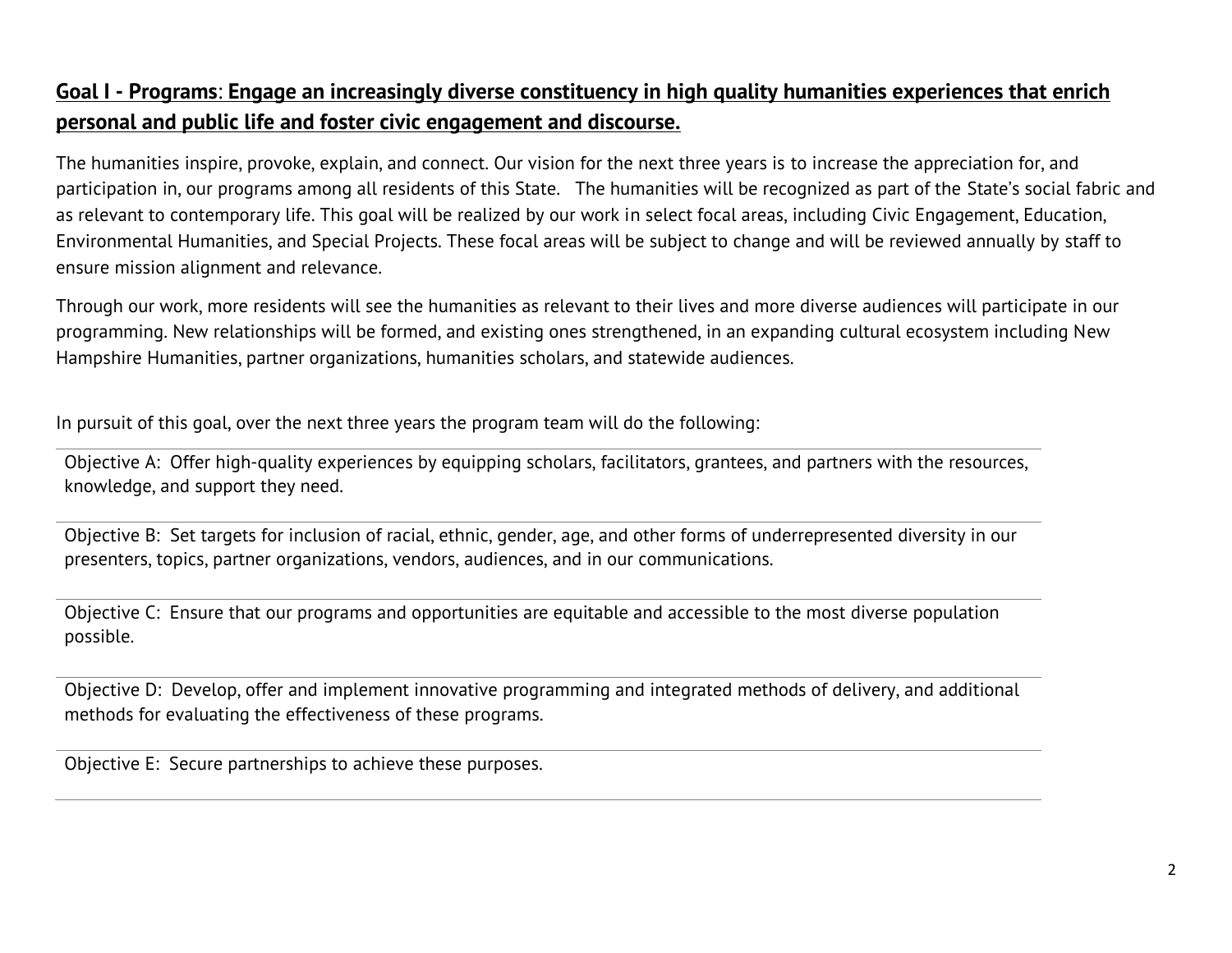## **Goal II - Communications: Effectively communicate the value of New Hampshire Humanities**

Marketing/Communications Strategic Vision: Over the next three years expanding the people we serve requires that we communicate the value of the humanities in general, and of New Hampshire Humanities in particular, to the broadest group of constituents. To do so we will:

Objective A: Assess our current state and determine metrics and targets to track and measure progress toward a desired future state of elevating our programs and brand to diverse audiences.

Objective B: Continue to craft messages that are disseminated effectively and consistently by staff, board, scholars, grantees, and partners to reach all people of New Hampshire and to ensure that our programs reach a broader and more diverse population in this state.

Objective C: Diversify methods used to deliver information, humanities content, and value messages.

Objective D: Engage new, more diverse partners to tell our story.

## **Goal III - Achieve greater fiscal autonomy**

By the end of FY2023, New Hampshire Humanities' development program will be both more effective at raising funds and more efficient in doing so.

Objective A: Strengthen resource development and improve monitoring and evaluation of the strategies and sources of development.

Objective B: Expand and diversify revenue streams

Objective C: Create internal efficiencies through business process improvement

Objective D: Target fundraising activities at specific and move diverse audiences in focal areas.